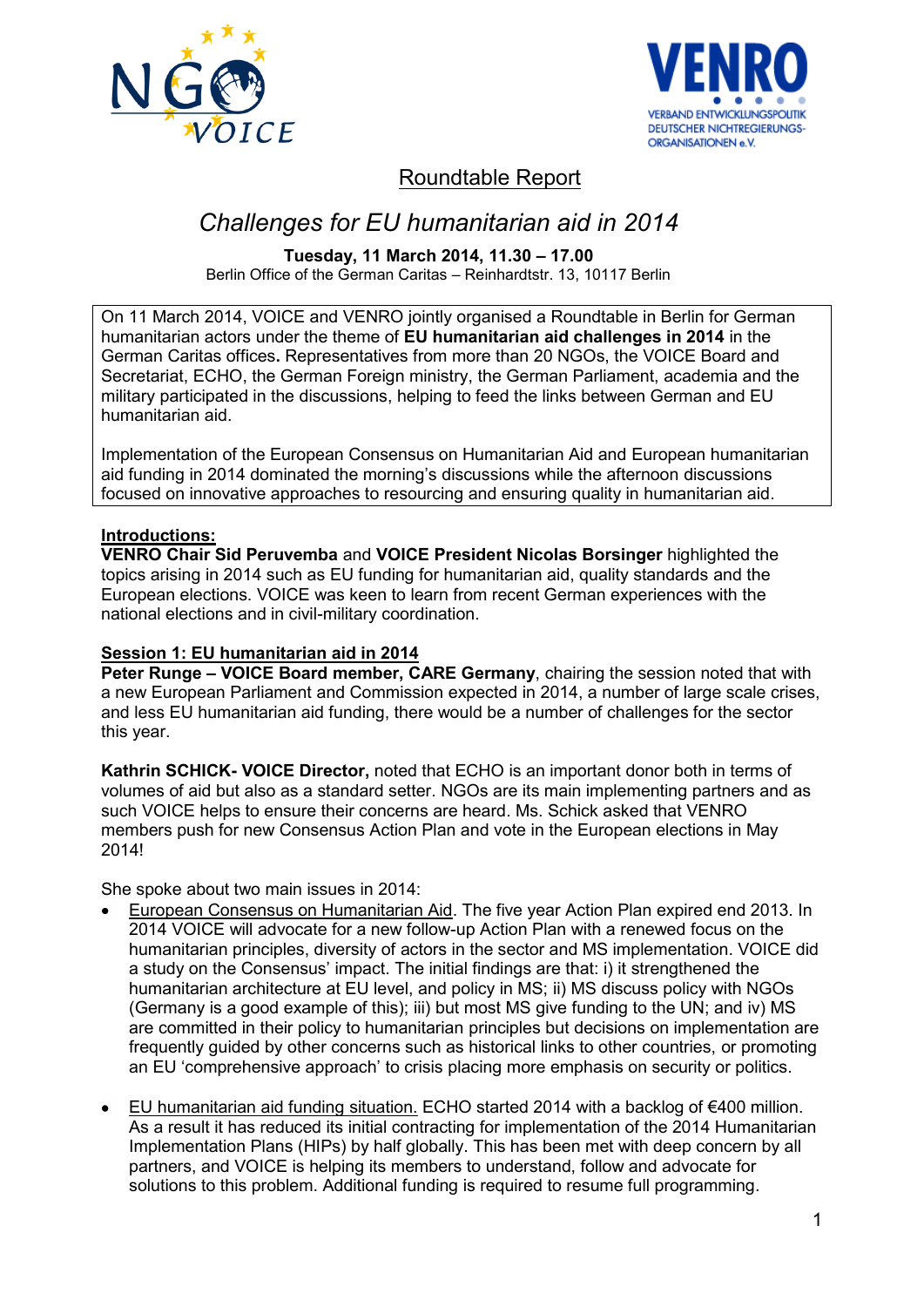Member States and the European Parliament are important actors in resolving this issue as they have the final say on the EU's humanitarian budget.

**Simon HORNER - Advisor Directorate B – Operations, Directorate General for humanitarian aid and civil protection (ECHO) European Commission,** spoke about the overall developments in the EU humanitarian system and about ECHO's current funding situation.

- overall developments in the EU humanitarian system:
	- increased interaction with i) development colleagues (LRRD, resilience), ii) with more political actors, e.g. EU Comprehensive Approach to crisis situations (*see [VOICE](http://www.ngovoice.org/documents/VOICE%20RESOLUTION%20ON%20EU%20COMPREHENSIVE%20APPROACH.pdf)  [General Assembly resolution 2013](http://www.ngovoice.org/documents/VOICE%20RESOLUTION%20ON%20EU%20COMPREHENSIVE%20APPROACH.pdf)*), and iii) other donors including non-traditional ones.
	- There have also been changes in how ECHO can accept resources, for example through the Nobel Peace prize money.
- ECHO's current funding situation: There is a shortfall which has arisen over the last years from a structural gap in the EU budget between a ceiling for spending and the cash that follows. Commissioner Georgieva is committed to securing funding to ensure the EC remains the 2<sup>nd</sup> largest provider of humanitarian assistance in the world. In her outreach to EU budget decision makers she is underlining the moral imperatives and the specificities of humanitarian aid in the EU budget (e.g. life-saving). ECHO is also looking at other sources of funding for ECHO; additional funds from the European Development Fund, 'assigned revenue' (eg Nobel prize money) and the possibility of proposing an Amending Budget 2014.

**Dr. Aderholdt Eltje, German MFA Humanitarian department,** spoke about Germany's commitment to supporting ECHO, the value of the European Consensus on Humanitarian Aid, NGOs as humanitarian aid partners and preparations for the World Humanitarian Summit.

- ECHO funding situation: German MFA is following this situation closely and liaising with other EU foreign ministries. Information from NGOs is valuable as Germany can see how the MFA can address specific project problems but also use this information to inform the German position in EU budget discussion.
- *Msg to NGOs: Inform German MFA of cuts/problems with specific proposals.*
- ECHO value: Amongst EU member states as donors and policy makers there are mixed levels of humanitarian aid activity, capacity and understanding. The German MFA values ECHO as a principled donor and as an ally to other MS who most value the humanitarian principles.
- Consensus: has helped grow understanding of humanitarian principles and is a useful tool for discussions with new donors. The Action Plan has had positive effects on common needs assessment, mixed results in relation to the capacity to respond and links with the international aid architecture. Germany sees less progress on climate change and in relation to the 'aid continuum', citing work on LRRD.
- Strategic partnership with NGOs is very important: Germany is committed to NGOs not being seen as implementing partners or recipients of funding but also partners in dialogue. There are administrative limits to funding for NGOs and Germany has been exploring pooled funding and different models for assuring quality to reduce the administrative burden on both sides.
- Germany will have a specific role in the preparation of the World Humanitarian Summit in 2016, hosting thematic preparation meetings in 2014. ECHO is expected to play an active role and Germany is committed to it being an open and inclusive process, including traditional donors, emerging donors and civil society, as this is the best means to ensure spreading the 'principled action' approach.

#### *The discussion focused on*:

Undue optimism on ECHO funding situation – many NGOs were concerned that the Commission and German MFA were portraying an optimistic scenario, in the face of what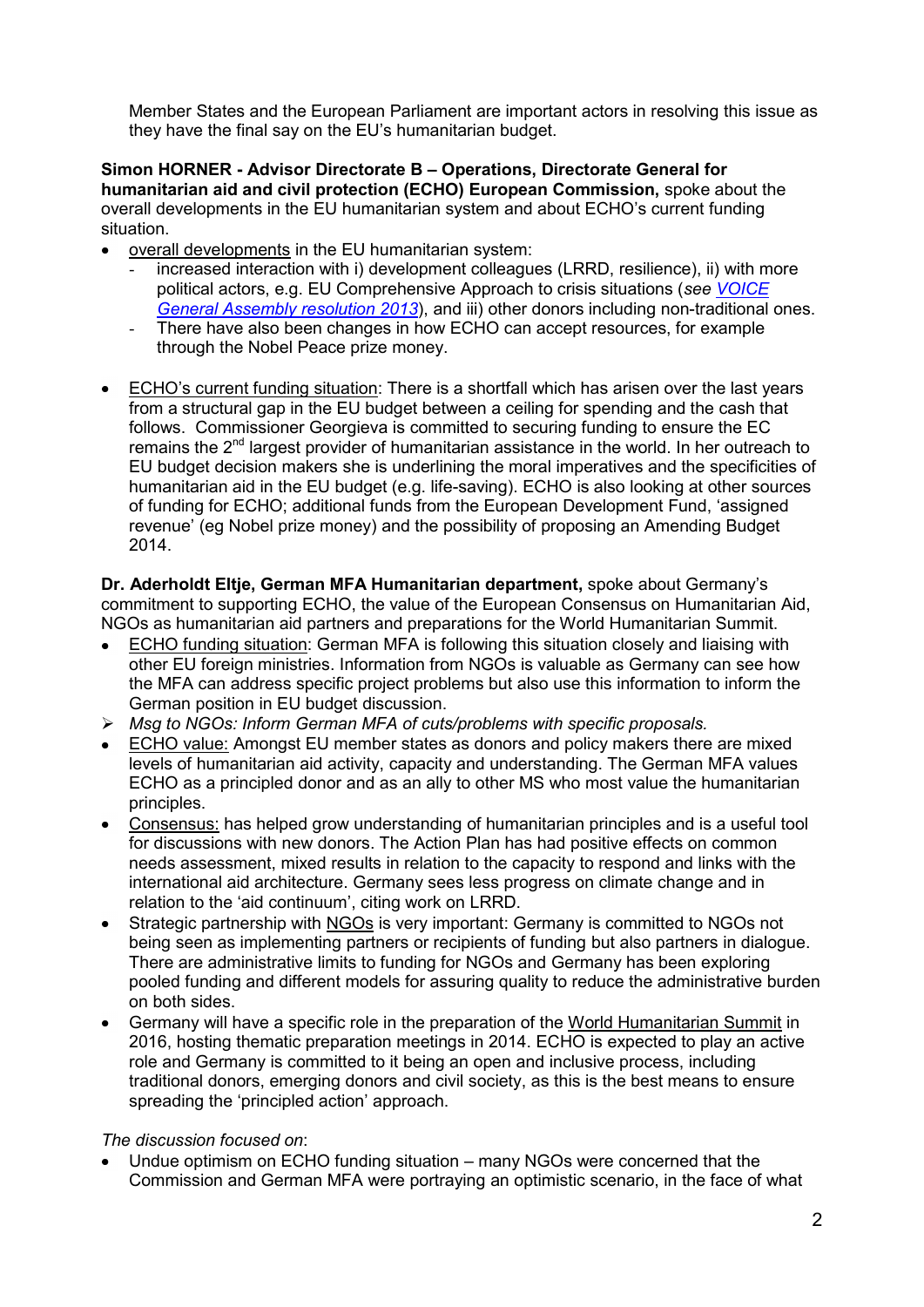seemed like a serious political and structural budget problem. Concerns were expressed for how to plan and the risks NGOs could take vis-à-vis ECHO funding.

- How to avoid 2015 ECHO budget situation being a repeat of 2014? Many participants identified that closing the gap between payments and commitments in the EU budget was crucial for humanitarian aid. German NGOs are not dependent on ECHO but were also concerned at the reputational risk to ECHO, which is seen very positively by the government and NGOs.
- Will German government consider 'assigning revenue' to EU budget for HA? Germany is  $\bullet$ looking at ways to ensure efficient and effective disbursement of a rising humanitarian aid budget, without increasing administrative costs. This is also linked to certification or quality standards processes. Priority is to look at pooled funds.
- World Humanitarian Summit process: NGOs are concerned that the WHS process may not be inclusive. There is a growing pool of less principled donors and the WHS process is a chance for ECHO and the EU to show leadership on principled needs-based aid.

# **Session 2: innovation in funding and quality**

**Sid Peruvemba – VENRO Chair** speaking of the unprecedented high caseload in humanitarian aid, introduced the session, saying that the two examples of innovation in the humanitarian aid sector showed that NGOs could innovate to improve response, while maintaining their commitment to the humanitarian principles.

# **START pool fund**

**Jean-Michel Grand (AAH-UK)** introduced the START network and pool fund (link to his PP here). This multi donor pooled fund, which is designed and managed by NGOs, aims for faster and earlier funding in emergencies, especially in the first 45 days and in particular to ensure funding for low profile and medium scale emergencies.

*Discussion*: NGOs in Germany were interested in the START fund's potential to deal quickly with low profile or forgotten crises but were concerned it may introduce another level of competition for restricted resources and asked about its relation to the UN CERF. There was particular interest in possible future developments, such as the development of global hubs (expansion beyond UK), maintaining donations to the fund (beyond DfID's current grant) and how to guarantee cost, timeliness and quality.

#### **Framework for Ethical Resourcing**

**Florence Daunis (Handicap International – HI)** gave an overview of the history and development and impact of HI's Framework for Ethical Resourcing (link to her PP here). HI reports that its private donor base has grown since the introduction of the framework, as fundraisers feel more confident in approaching donors on the basis of the pre-vetting.

*The discussion focused on*:

- whether there was potential to have joint NGO screening processes as the information available on companies' ownership and investments is limited and takes significant resources to investigate.
- whether it was possible to apply this framework to all potential donors including public donors.
- whether this was a realistic approach, given that the demand for resourcing is bigger than the offer.

#### **Update and national perspectives on certification**

**Mags Bird (Programme Coordinator, VOICE Secretariat)** gave an overview of the state of play of some quality standard and certification initiatives in the humanitarian aid scene with a particular focus on the Joint Standards Initiative (JSI) led by SCHR. VOICE follows this track to support its members in their pursuit of quality in the sector. VOICE does not take a collective position on this but facilitates engagement. This process has now produced two draft